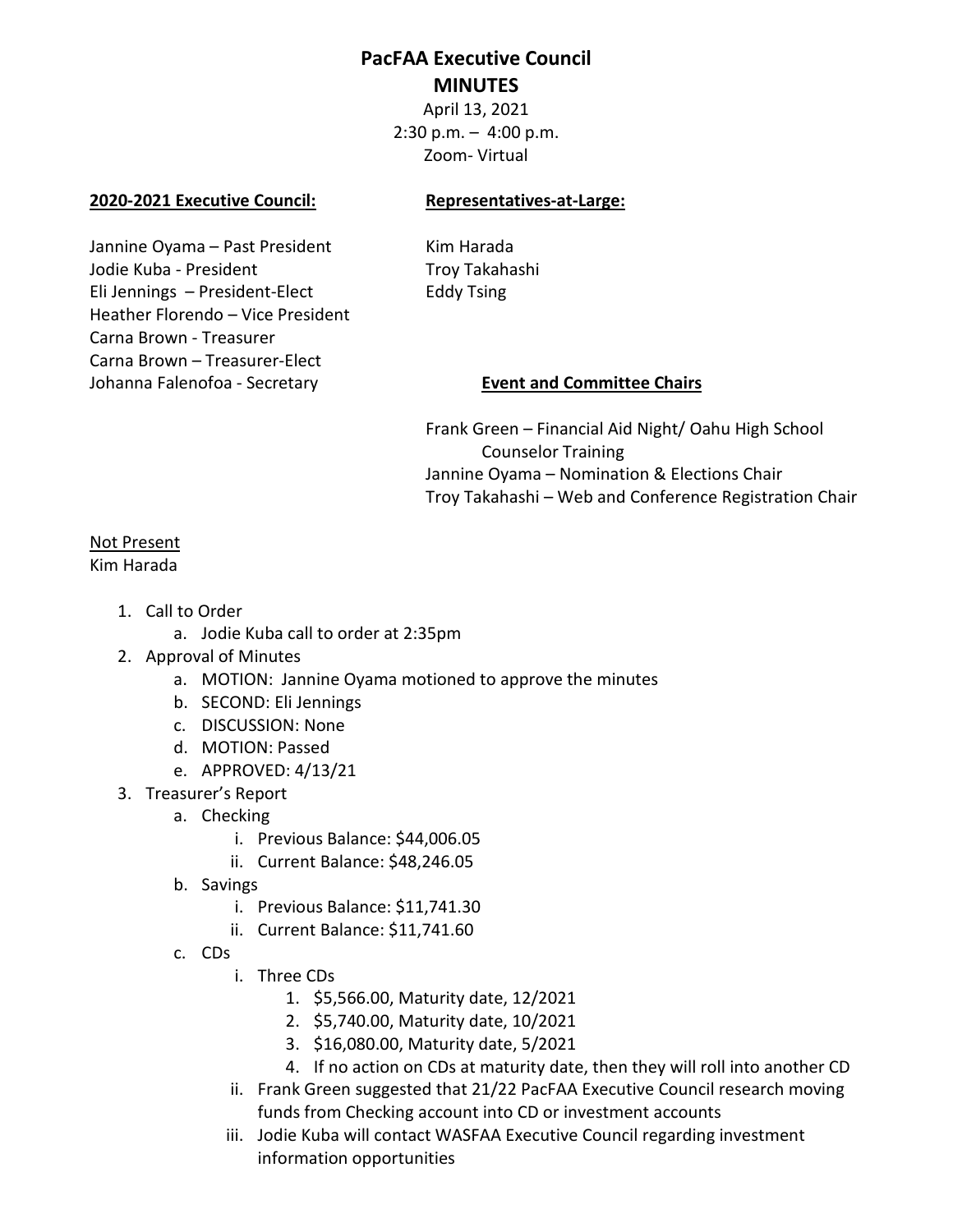- d. Pending
	- i. Jodie Kuba confirmed with AASFAA that PacFAA's portion of the 2021 Conference is \$1740.00
	- ii. Jodie Kuba will work with Carna Brown on AASFAA's process on payment
	- iii. PacFAA Starbucks cards to AASFAA/PacFAA attendees: \$580.00
		- 1. Jodie Kuba will submit
- 4. FAFSA Completion/Financial Aid Nights
	- a. Frank Green presented the following:
		- i. 9/17/21 HS Counselor statewide virtual workshop sponsored by PacFAA/P20
			- 1. Kamehameha Schools and Hawaii Community Foundation to attend
		- ii. Cleared with UH Event Coordinator to avoid conflict of workshops
			- 1. 9/10/21 UHM HS Counselor workshop
		- iii. May 2021
			- 1. Tuesday/Thursday nights, open statewide
			- 2. Frank Green will notify schools
			- 3. Will email for financial aid volunteers
		- iv. 21/22 FAFSA completion target
			- 1. Approximately 1.5% down from targeted 21/22 FAFSA completion rates
			- 2. Nationwide, about 7% down from targeted 21/22 FAFSA completion rates
		- v. Fall 2022 FINAID Nights
			- 1. Beginning late August 2021, virtual workshops thru mid-October 2021
			- 2. Workshops targeted toward juniors have been very successful
- 5. Nominations & Elections
	- a. Results based on voting
		- 1. President-Elect: Kolby Santiago
		- 2. Vice-President: Heather Florendo
		- 3. Treasurer-Elect: Jannine Oyama
		- 4. Secretary: Open
			- a. Eli Jennings will reach out to contact regarding 21/22 Secretary position
		- ii. MOTION: Heather Florendo motioned to approve 21/22 ballot results
		- iii. SECOND: Eli Jennings
		- iv. DISCUSSION: None
		- v. MOTION: Approved
- 6. Conference 2021
	- a. Fifty-eight (58) PacFAA members and one hundred thirty (130) AASFAA members registered for 2021 Annual AASFAA/PacFAA Conference
	- b. Jannine Oyama will cut a check to Jodie Kuba for Starbucks gift cards
	- c. Jodie Kuba will submit reimbursement documents to treasurer
	- d. Jodie Kuba sent thank you gifts to AASFAA conference chairs
- 7. New Business
	- a. Jodie Kuba working on doing a PacFAA business meeting in conjunction with WASFAA on Thursday, 5/13/21
		- i. WASFAA Update
		- ii. Seventy-five (75) minute "You said what" session
		- iii. Annual PacFAA Business Meeting
			- 1. PacFAA accomplishments for 20/21
			- 2. Awards?
			- 3. 20/21 Treasurer's Report